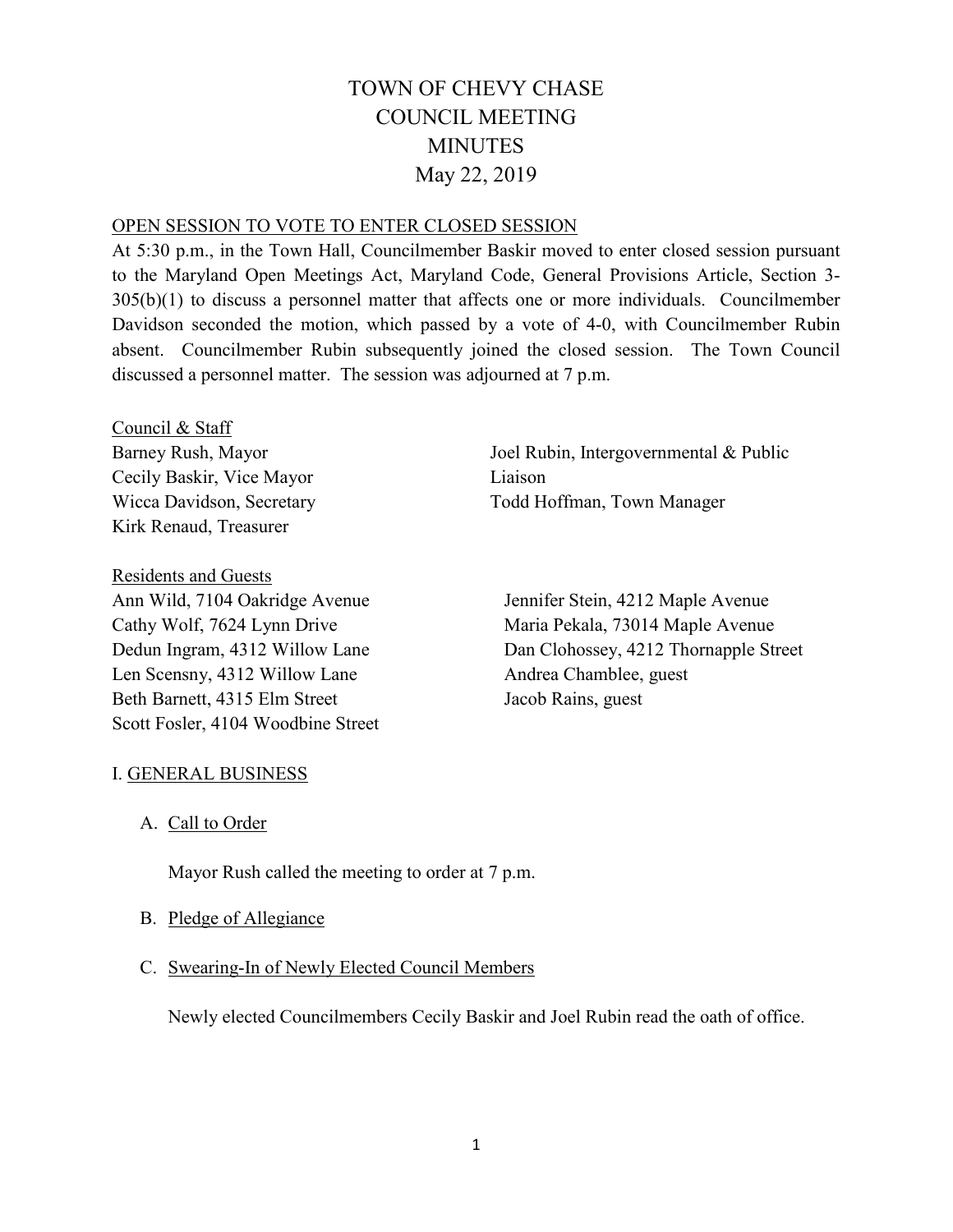#### D. Appointment of Officers

Councilmember Baskir moved to make the following Council officer appointments: Barney Rush, Mayor; Cecily Baskir, Vice Mayor; Kirk Renaud, Treasurer; Wicca Davidson, Secretary; and Joel Rubin, Intergovernmental and Public Liaison. Councilmember Renaud seconded the motion, which passed unanimously.

Mayor Rush moved to make the following Committee liaison appointments: Kirk Renaud, Climate and Environment; Wicca Davidson, Community Relations; Barney Rush, Land Use; Joel Rubin, Long Range Planning; and Cecily Baskir, Public Services. Councilmember Baskir seconded the motion, which passed unanimously.

#### E. Approval of Minutes

Councilmember Baskir moved to approve the minutes of the April 24 Council Meeting and May 7 Annual Meeting. Councilmember Davidson seconded the motion, which passed unanimously.

#### F. Acceptance of Financial Report

Councilmember Rubin presented the April 2019 financial report. The Council discussed and accepted the report.

## G. Town Manager's Report

Town Manager Todd Hoffman reported on the initiatives undertaken by staff over the past month.

## H. Public Comments

There were no public comments.

## II. COUNCIL ACTIONS

# A. Consideration of a Resolution to Thank Town Residents and the Town's Community Relations Committee for Support of the Family Justice Center

Councilmember Davidson discussed the contributions of Town residents Cathy Wolf and Ann Wild, and the work of the Town's Community Relations Committee, in support of the Family Justice Center, which presented the Town with a Proclamation of Thanks and installed a plaque in its office honoring the Town.

Mayor Rush moved to approve the Town resolution. Councilmember Renaud seconded the motion, which passed unanimously.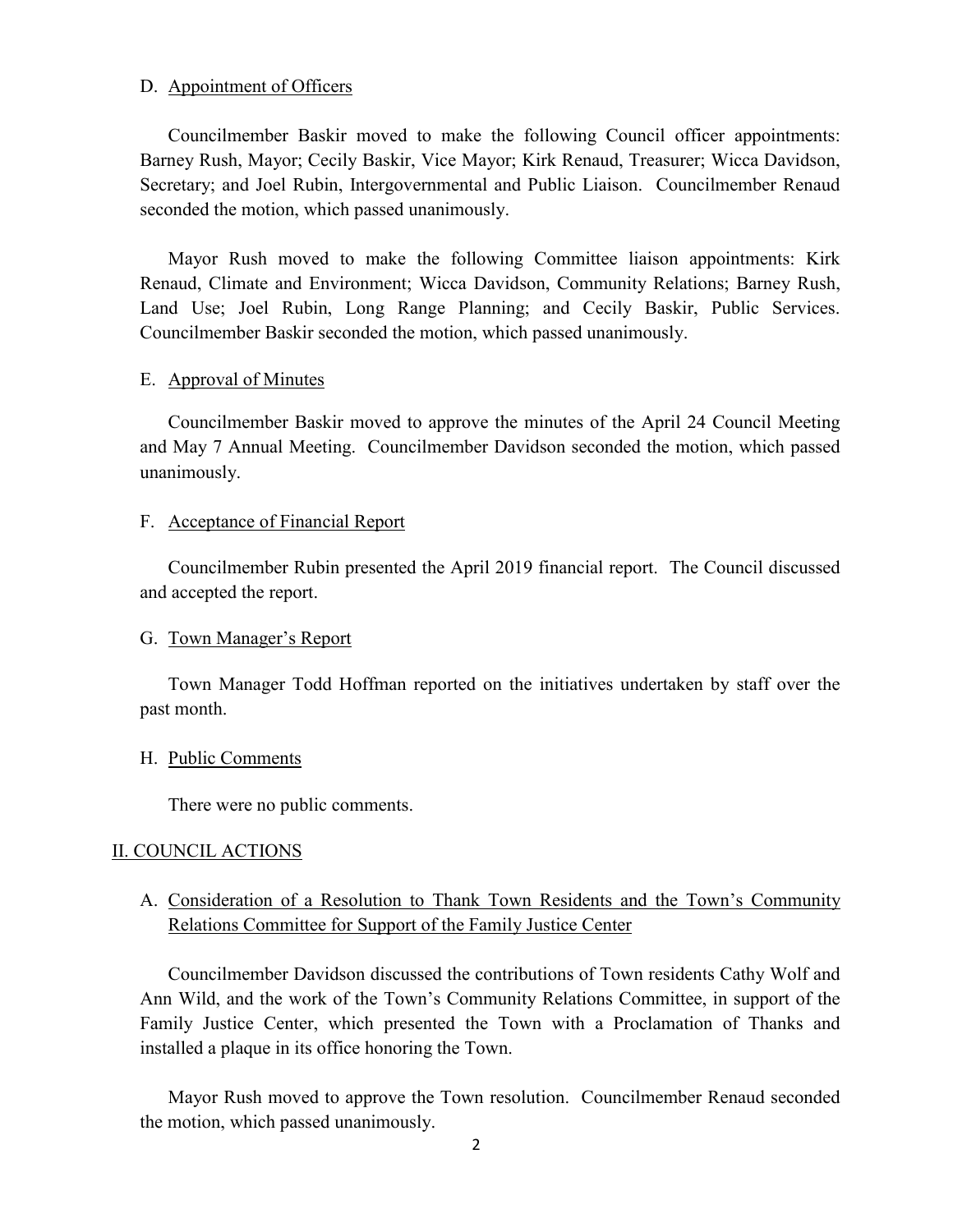## B. Consideration of a Proclamation for National Gun Violence Awareness Day

Councilmember Rubin read and discussed the proposed proclamation. Jennifer Stein, 4212 Maple Terrace, and guest Andrea Chamblee, spoke of the importance of gun violence awareness. Councilmember Rubin moved to approve the proclamation. Councilmember Baskir seconded the motion, which passed unanimously.

## C. Consideration of an Ordinance to Adopt the FY20 Budget and Tax Rates

Councilmember Baskir moved to approve an ordinance adopting the FY20 budget and tax rates. Councilmember Davidson seconded the motion, which passed unanimously.

# D. Consideration of a Resolution to Adopt the Montgomery County Hazard Mitigation Plan 2018

Town Manager Todd Hoffman briefed the Council on the purpose of the County's hazard mitigation plan and the rationale for Council adoption. Councilmember Baskir moved to approve the resolution. Councilmember Renaud seconded the motion, which passed unanimously.

# III. COUNCIL DISCUSSIONS

## A. Zimmerman Park Amenities and Improvements

The Council discussed Zimmerman Park amenities and improvements, including a sustainable garden, a pathway and staircase to East West Highway, and the development of concept master plans for the park. The Council asked that the preliminary plans for the pathway and staircase be presented at the June meeting.

## B. Project Updates

# 1. East West Highway Safety

The Council discussed East West Highway safety, including the status of lane narrowing, crosswalk signalization, and deployment of temporary speed cameras.

## 2. Bradley Lane Safety Improvements

Councilmember Baskir briefed the Council on the State Highway Administration's recent installation of flexi-posts on Bradley Lane. Town Manager Todd Hoffman reported that he spoke with the Town's SHA representative, who agreed to evaluate the recent improvements and determine any necessary remedial actions.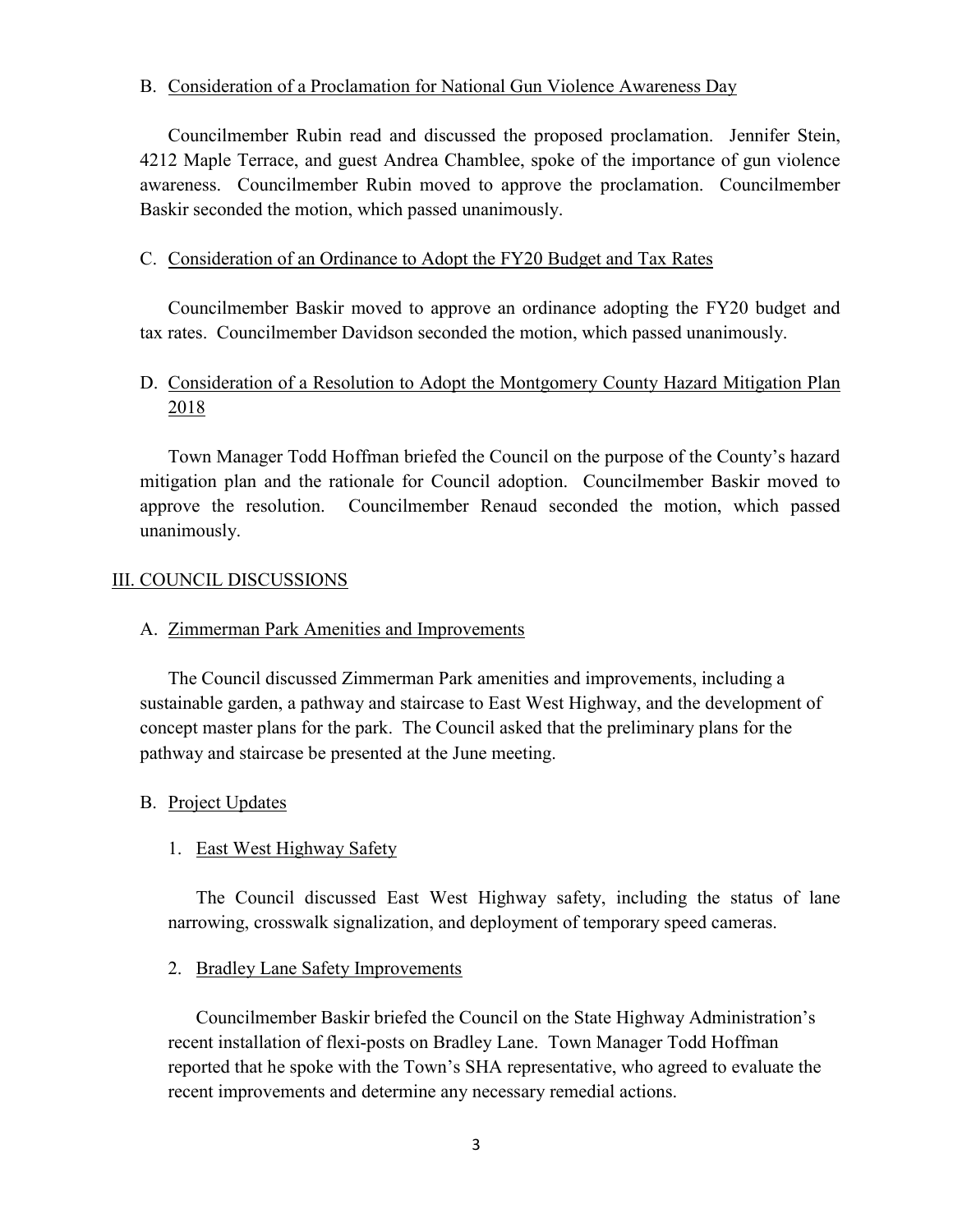#### 3. East Avenue Traffic Calming

The Council discussed the recent installation of a radar speed board on East Avenue as a temporary traffic calming measure. The Council also reviewed and discussed initial traffic speed and volume data collected by the speed board.

#### 4. Town Traffic Study

The Council discussed the status of preparing a Request for Proposal (RFP) for a Town-wide traffic study. The Council asked the Town's engineering consultant to present a draft RFP to the Town's Public Services Committee for review at its June meeting.

#### 5. Permit Parking Program

Councilmember Baskir presented recommendations of the Town's Public Services Committee (PSC) related to the Town's permit parking program. The Council discussed the recommendations and agreed to ask the PSC to perform additional research and analysis.

#### 6. Purple Line Mitigation

Mayor Rush updated the Council on the Town's Purple Line mitigation efforts, including the status of Town funding for a higher noise wall and a request for an updated construction schedule.

# 7. Bethesda Downtown Plan Implementation: Farm Women's Market Project and 7000 Wisconsin Avenue Proposed Development

Mayor Rush briefed the Council on issues and efforts related to Bethesda Downtown Plan implementation, including the status of planned development on and around the Farm Women's Market site and at 7000 Wisconsin Avenue. The Council agreed to engage with County Planning staff to call for adherence to the Bethesda Downtown design guidelines.

#### C. Household Organic Waste Collection Program

Town Manager Todd Hoffman briefed the Council on issues related to the Town's household organic waste collection program. Mr. Hoffman reported that he is in discussions with the service contractor and will report on progress at the June meeting,